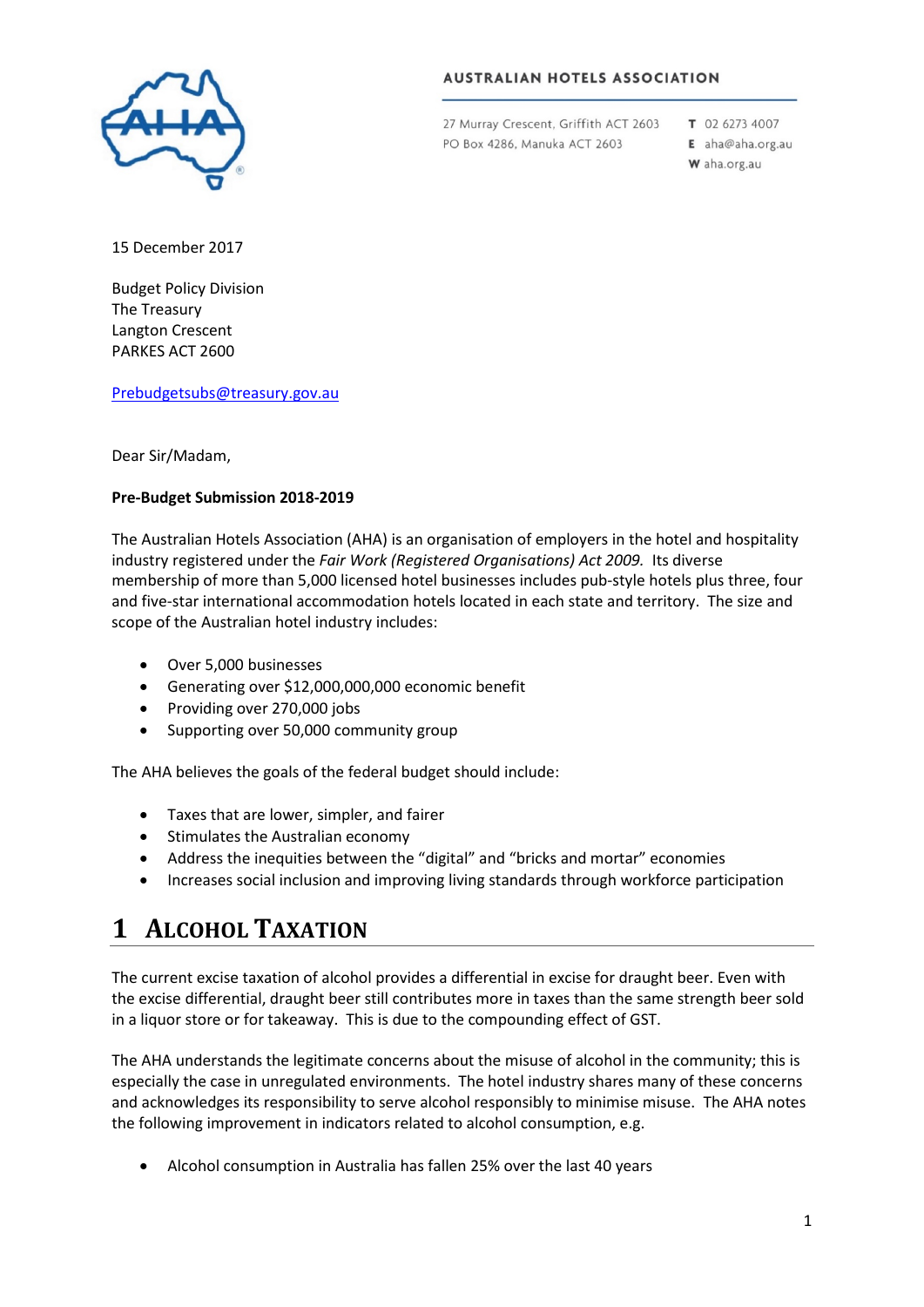- Just 6% of Australians drink daily down from 9% a decade ago
- A shift to low and mid strength beers means that low and mid strength beer now accounts for 24% of all beer sales in Australia

The AHA notes:

- Only 19% of alcohol is consumed in pubs, bars and taverns, which are heavily regulated
- The remaining 81% of alcohol is consumed in unregulated environments

The AHA also notes the positive social and economic effects when comparing the consumption of alcohol at licensed venues compared to alcohol consumed in unregulated environments. The positive social benefits include:

- Trained staff enforcing the Responsible Service of Alcohol (RSA)
- A safer environment in which to consume alcohol, e.g. Security, lighting, CCTV
- Increased social interaction and capacity to support community groups
- Increased social inclusion through workforce participation
- Provision of entertainment, e.g. Live music

Business activity in hotels creates positive economic multiplier benefits that do not exist in unregulated environments, e.g.

- Payment of staff wages, training, workcover insurance, superannuation, etc
- Purchase of equipment e.g. Beer taps, cold rooms, air conditioning, glassware
- Purchase of furniture, floor coverings, CCTV, televisions, sound systems
- Expenditure on building construction, improvements and maintenance
- Expenditure on power, utilities and consumables

In the event that the excise differential on draught beer was not retained, the increased combination of excise and GST would act as a virtual payroll tax for the federal government and would inevitably lead to a drop in employment and other economic activity.

**The AHA strongly advocates** a moratorium on the existing differential rates for low, mid strength and draught beer.

The AHA believes that the introduction of differential excise rates for wine and spirits consumed on premise would provide positive stimulatory social and economic benefits, as distinct from consumption in unregulated environments. The most positive of these is increased business activity creating social inclusion and living standards through workforce participation.

**The AHA proposes** that the government consider introducing differential excise rates for wine and spirit bulk alcohol products consumed on premise.

# **2 ENERGY PRICING AND RELIABILITY**

The AHA recognises the government's National Energy Guarantee. In setting complementary energy and emissions reductions policies in the national interest, AHA recommends that the Government remain cognisant that investment, employment and productivity growth are equally in the national interest.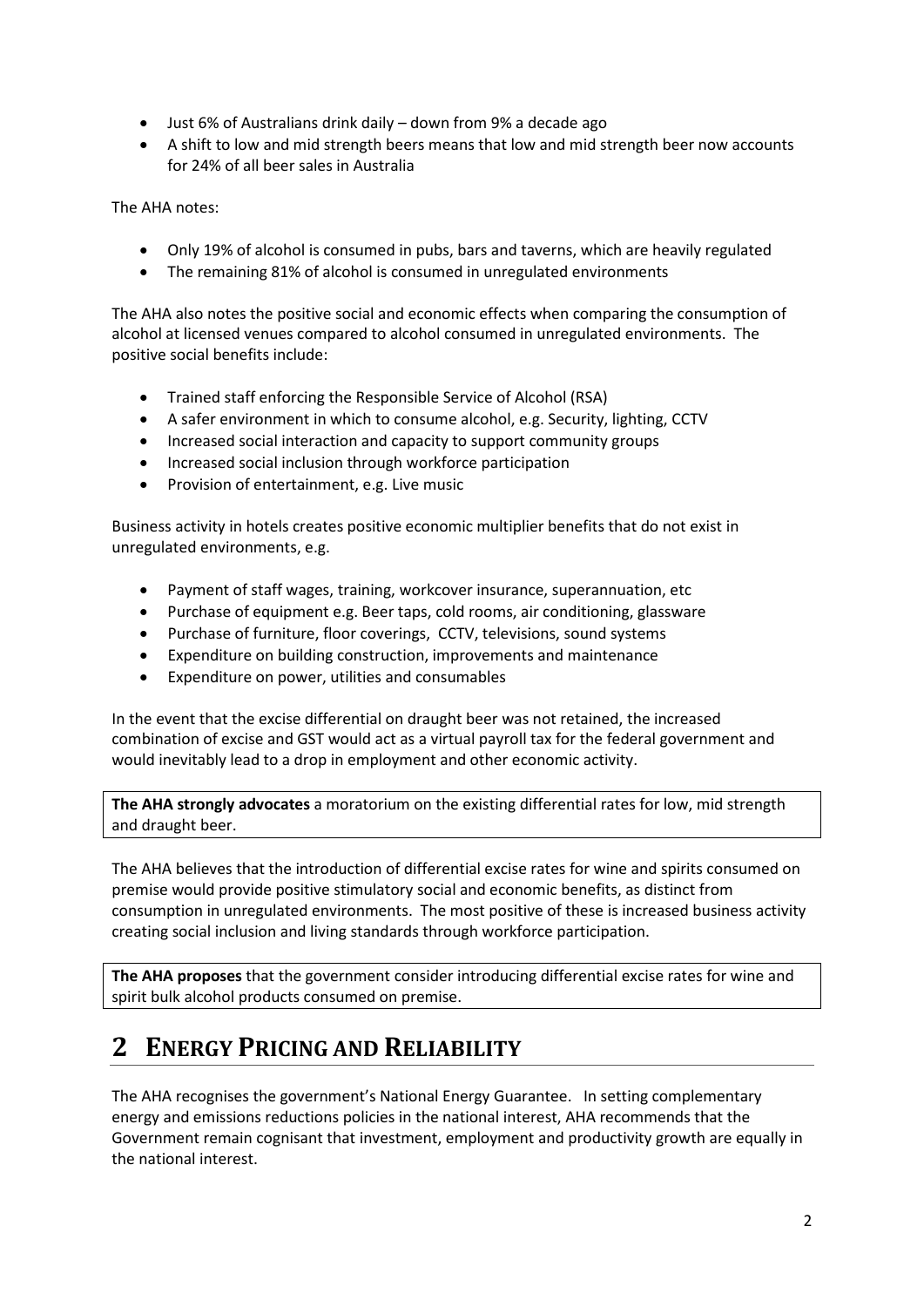Energy is one of the most important inputs for hoteliers, significantly affecting the price of electricity, laundry and repairs. The hotel industry requires access to secure and affordable energy every hour of every day.

Without energy affordability and reliability, operating margins diminish and operating conditions become more precarious. Energy affordability and reliability is fundamental to achieving sustainable investment, employment and productivity growth in the hotel sector.

Retail electricity prices for hotel operators have increased substantially in the last decade, Domestic gas prices have risen considerably as gas supplies available for domestic consumption have tightened. Energy security has decreased as reliance on the National Electricity Market (NEM) has fallen.

The AHA recommends the Government:

- Introduces no new taxes, levies or charges that increase the cost of energy
- Implements policies aimed at decreasing the cost of energy
- Ensures the secure supply of energy

# **3 ENTERPRISE TAX PLAN**

The AHA supports the Government's progressive reduction in the corporate tax rate to 25 per cent by the 2026-27 financial year. The progressive reduction in the corporate tax rate will cost \$2.65 billion over the forward estimates to 2019-20.

Business investment results in greater, more efficient economic output. Because it increases business revenues, profits, taxes, employment and ultimately wages, business investment is central to economic growth and prosperity. It is widely recognised that an internationally competitive corporate tax rate is one of the most direct and effective policy levers for incentivising business investment across the whole economy.

Australia has a comparatively high corporate tax rate that is internationally uncompetitive and discourages international investment. Australia's corporate tax rate of 30 per cent is one third higher than the Asia average of 22 per cent.

The AHA recommends that the Government proceed with the entirety of its Enterprise Tax Plan to reduce the corporate rate of tax 25 per cent by the 2026-2027 financial year.

# **4 FRINGE BENEFITS TAX (FBT)**

Fringe Benefit Tax (FBT) is a regressive tax that discourages expenditure and consumption, thus leading to underemployment. FBT on entertainment and meals unfairly penalises the hospitality industry and increases compliance costs for business. Therefore, the AHA seeks the restoration of reasonable entertainment expenses as a tax deduction and the removal of FBT on staff business meals.

Since being introduced in 1986, FBT has been an enormous impost for business. The fact that meals that are genuinely for business purposes attract FBT hurts the hotel industry and the broader business community. The AHA calls for this tax to be abolished or a reasonable deduction threshold introduced.